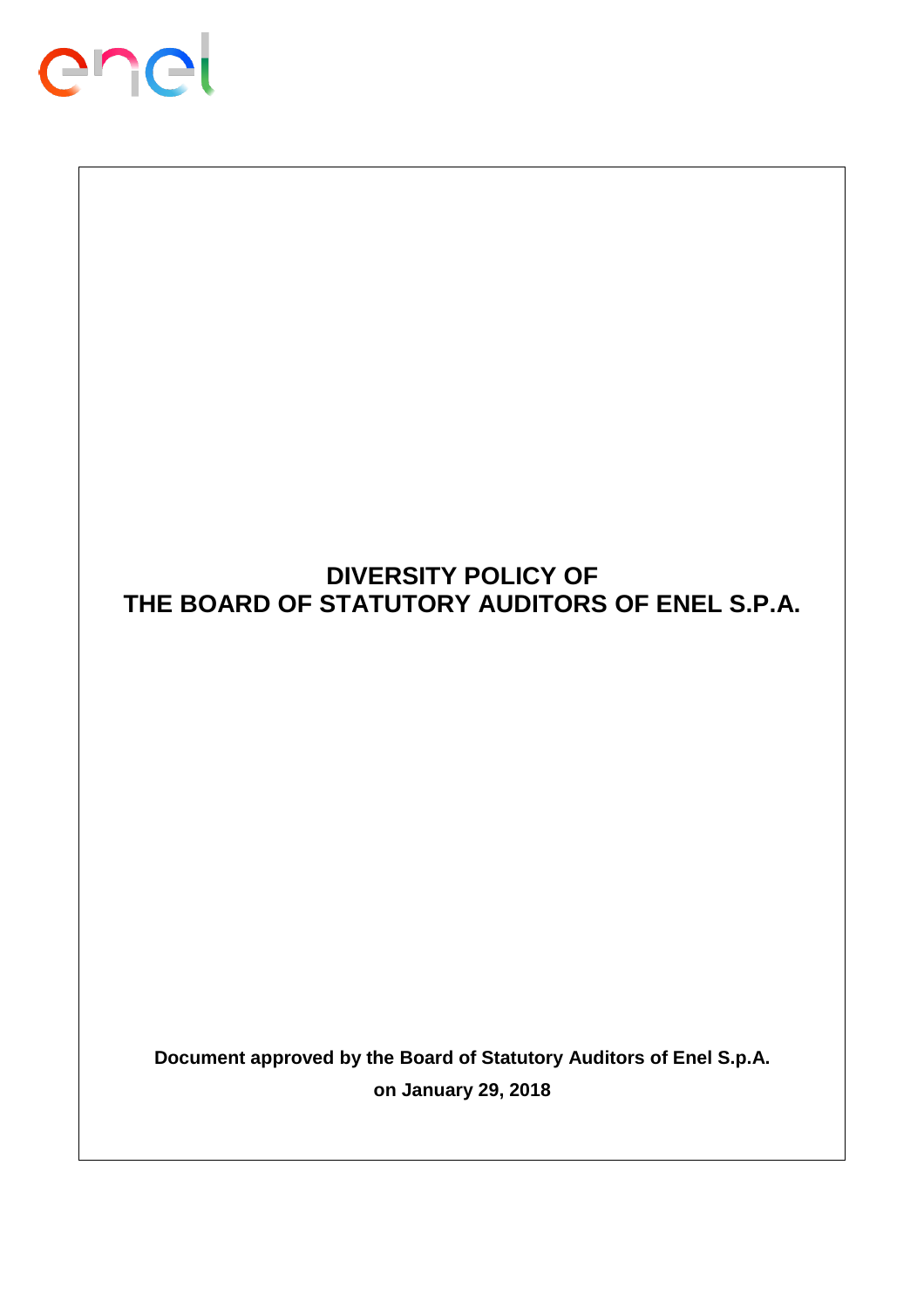## **Diversity Policy of the Board of Statutory Auditors of Enel S.p.A.**

## *Purpose*

This Diversity Policy (hereinafter, the "**Policy**"), adopted by the Board of Statutory Auditors of Enel S.p.A. (hereinafter, "**Enel**" or the "**Company**"), describes the same Board's composition features deemed optimal for allowing it to discharge its supervisory tasks in the most effective way, taking decisions which may actually benefit from the contribution of a variety of qualified views so that the issues under discussion are considered from different perspectives.

This Policy is adopted pursuant to Article 123-*bis*, paragraph 2, letter d-*bis*) of Legislative Decree No. 58 of 24 February 1998 (hereinafter, "**Consolidated Financial Act**").

#### *Scope*

The Policy exclusively refers to the composition of the Board of Statutory Auditors of Enel. A separate policy is provided as to the composition of the Board of Directors of the Company. A specific diversity and inclusion policy applies to the employees of the Enel Group.

## *Underlying principles*

The Company's Board of Statutory Auditors acknowledges that diversity and inclusion are two key elements in the culture of a multinational Group such as Enel, which operates in over 30 countries worldwide. Specifically, the recognition of diversity as a key element of the business' medium-long term sustainability represents a paradigm both for the employees of the Enel Group and for the members of Enel's management and supervisory bodies.

Enel's Board of Statutory Auditors, having due regard for the role of the Shareholders in the designation and appointment of its members, wishes that in its composition is pursued an integration between different managerial, professional, academic or institutional profiles, also international, and that for their characteristics may ensure an effective discharge of the supervisory functions entrusted to the Board of Statutory Auditors; it also wishes that the importance of a balanced gender representation is taken into account, together with the benefits that could stem from the presence of different ages and tenures.

Enel's Board of Statutory Auditors also regards as essential that a frank and cooperative atmosphere is achieved together with an inclusive environment, where each Statutory Auditor may fully express his/her potential and maximize his/her contribution.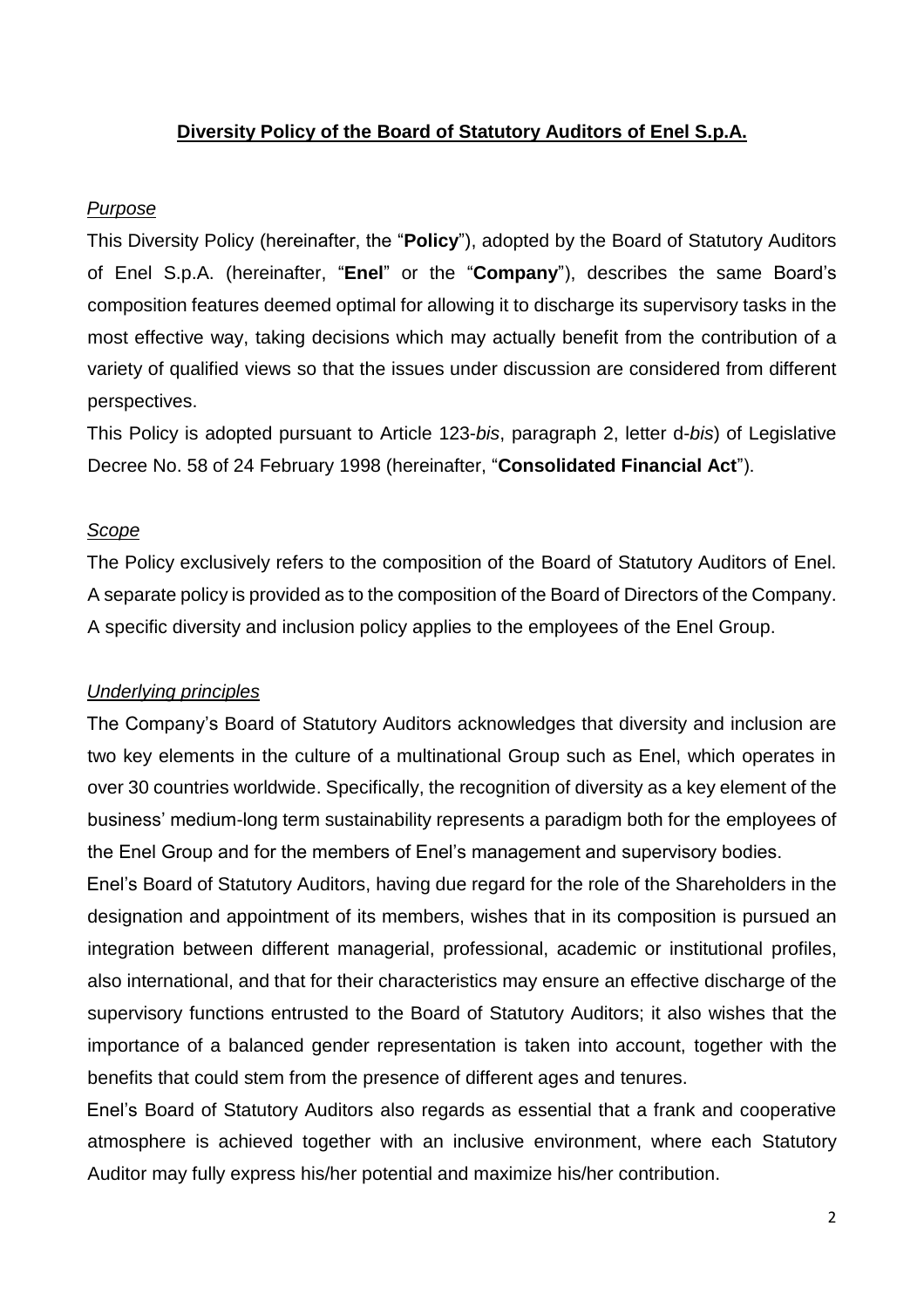In order to allow the effective participation of Statutory Auditors in the activities of the same Board, of the Board of Directors and of the Committees, the Company provides an adequate induction program as to the business sectors in which the Group operates, the proper risk management principles and the relevant legal framework.

#### *Diversity aspects and objectives*

Also taking into account the experience gained during the term, as to its composition Enel's Board of Statutory Auditors deems that:

- (i) it is important to ensure that at least a third of the Board of Statutory Auditors, both upon its election and during the term, is composed by regular Statutory Auditors of the less represented gender, also after that the Italian statutory provisions on gender balance cease to be in force. In addition to the statutory provisions, it is also deemed important to ensure that at least a third of the alternate Statutory Auditors is represented by persons of the less represented gender;
- (ii) the international profile of the Enel Group's business should be taken into account, ensuring that at least one regular Statutory Auditor has gained adequate experience internationally. International profile, assessed on the basis of the managerial, professional, academic or institutional activities carried out in an international context by each Statutory Auditor, is likewise considered important in order to prevent the standardization of opinions and groupthink;
- (iii) a balanced combination of tenure and ages should be ensured within the Board of Statutory Auditors, in order to strike a balance between continuity and innovation needs in the management;
- (iv) the Statutory Auditors should, as a whole, have competence relevant to the sector in which the Enel Group operates, that is the electric and gas business. To this end, the Statutory Auditors are invited to take part in an adequate induction program organized by the Company;
- (v) the Statutory Auditors should have managerial and/or professional and/or academic and/or institutional profiles such as to ensure a mix of different and complementary skills and experiences. Specifically, at least one regular Statutory Auditor and one alternate Statutory Auditors should be registered auditors and have practiced the profession of legal auditor for a period of no less than three years. The additional professional requirements laid down by the law and by Enel's bylaws provide that the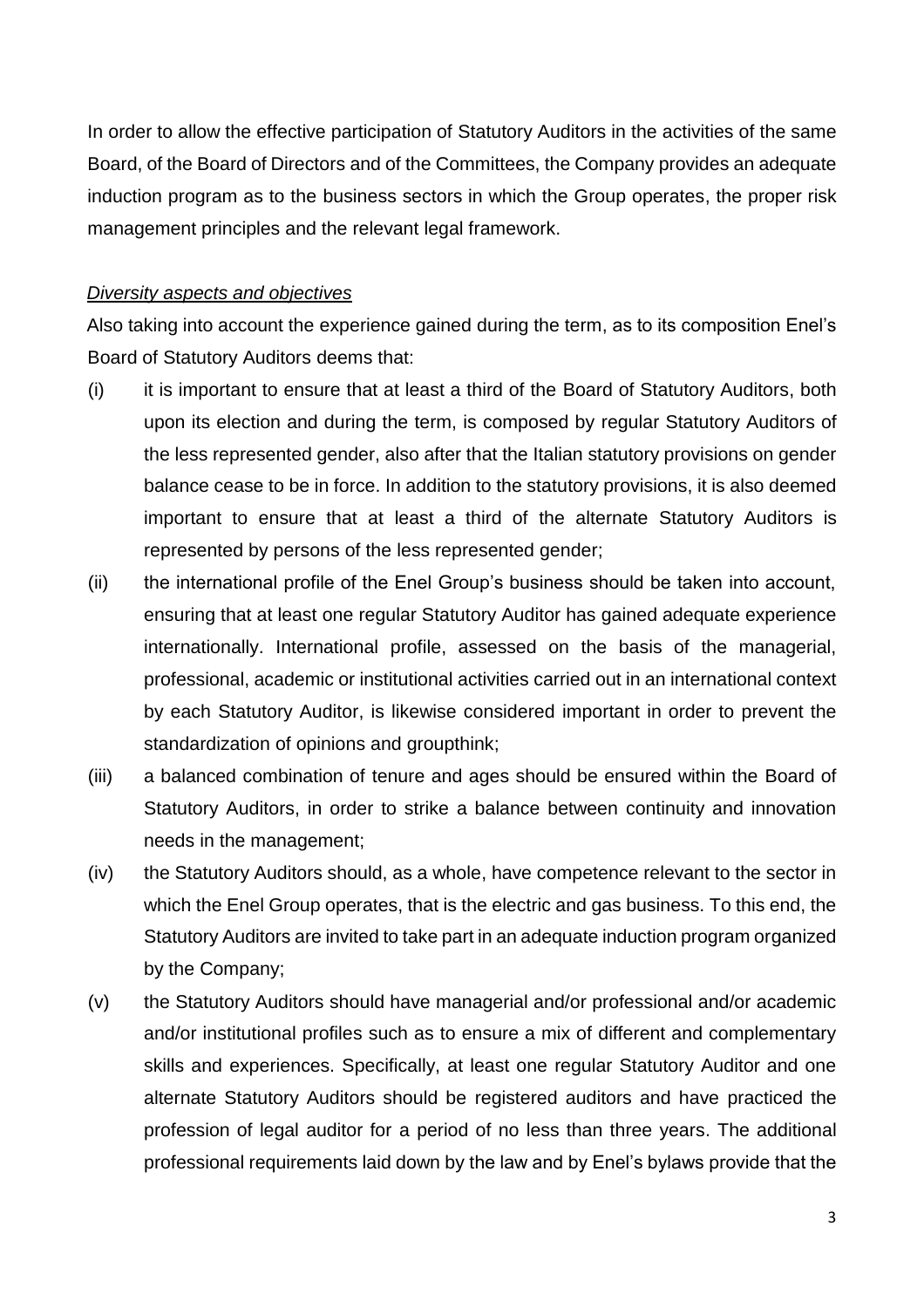Statutory Auditors who do not meet the above-mentioned requirement shall have have developed at least three years of experience in:

- a) administration or control, or management tasks at limited companies that have share capital of no less than two million Euro; and/or
- b) professional activities or tenured teaching in legal, economic, financial or technical-scientific subjects, closely related to the business of Enel, these being commercial and tax law, business economics and business finance, energy in general, communications, telematics and information technology, as well as network structures; and/or
- c) management functions at public bodies or public administrations operating in the credit, finance and insurance sectors, or in sectors closely linked to the business of Enel, these being energy in general, communications, telematics and information technology, as well as network structures;
- (vi) the Chairman should be well-respected in order to ensure the coordination of the work of the Board of Statutory Auditors with the activities carried out by other subjects involved from time to time into the governance of the control and risk management system, with the aim of maximizing the efficiency of the latter and to reduce the duplication of activities. The Chairman also has the task of fostering a feeling of cohesion within the Board of Statutory Auditors in order to ensure an effective discharge of the supervisory functions entrusted to this corporate body, at the same time representing, as the others Statutory Auditors, a guarantor for all Shareholders.

Where the abovementioned diversity aspects set out quantitative targets as to the composition of the Board of Statutory Auditors, if the specified quota corresponds to a fractional number, this shall be rounded up to the nearest integer.

In order to allow Enel's Board of Statutory Auditors to most effectively carry out its tasks, in addition to the abovementioned diversity aspects it is deemed essential that all Statutory Auditors devote the amount of time necessary to perform their duties diligently, taking into account both the number and nature of the offices they hold on management and supervisory bodies of other companies (with due respect to the statutory discipline) and the commitment required by other functions or professional activities they carry out and the offices they hold in associations.